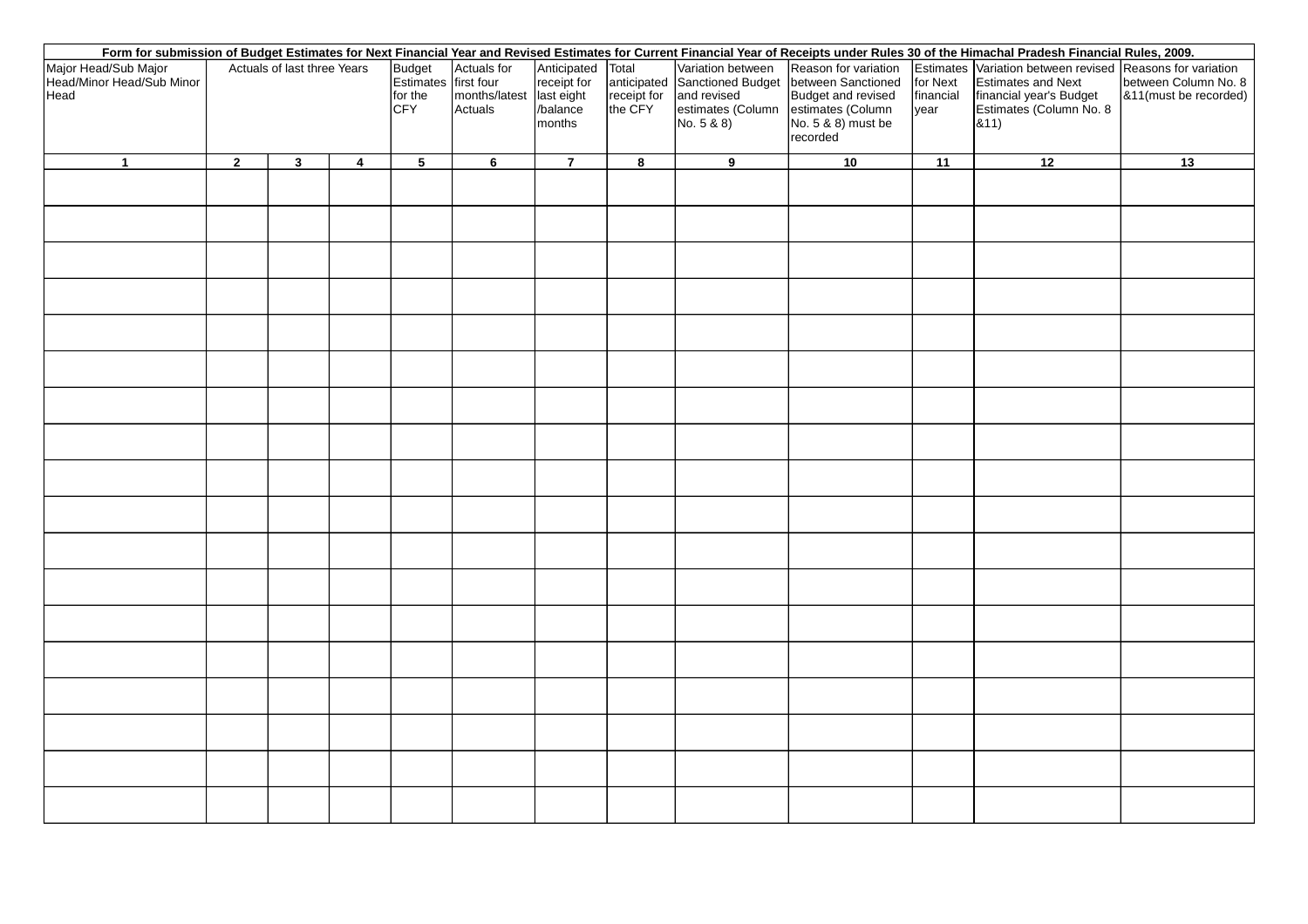|                       |                |                              |                |                |                                               |                                                                                                                                                                    |                                                      |                                        |                      |                                                                                             |                                                       | Form A                                                                                           |  |  |
|-----------------------|----------------|------------------------------|----------------|----------------|-----------------------------------------------|--------------------------------------------------------------------------------------------------------------------------------------------------------------------|------------------------------------------------------|----------------------------------------|----------------------|---------------------------------------------------------------------------------------------|-------------------------------------------------------|--------------------------------------------------------------------------------------------------|--|--|
|                       |                |                              |                |                |                                               | Form for submission of Revised Estimates for Current financial year and Budget Estimates for the next financial year under Rule 31(4) of H.P. Financial year, 2009 |                                                      |                                        |                      |                                                                                             |                                                       |                                                                                                  |  |  |
| Name of Scheme S.O.E. |                | Actuals for the last 3 years |                |                | Sanctioned<br><b>Budget for</b><br><b>CFY</b> | Latest<br>Actuals/<br><b>Actuals for</b><br>first four<br>months                                                                                                   | Requirement<br>for balance<br>months/eight<br>months | <b>Total</b><br>requirement<br>for CFY | Variation<br>$(6-9)$ | <b>Reasons for</b><br>variation between<br>Column No. 6 & 9<br>(Must be recorded) Financial | <b>Budget</b><br>Estimates<br>for Next<br><b>Year</b> | <b>Reasons for</b><br>variation between<br><b>Column No. 9 &amp; 11</b><br>(Must be<br>recorded) |  |  |
|                       |                | Year                         | <b>Year</b>    | Year           |                                               |                                                                                                                                                                    |                                                      |                                        |                      |                                                                                             |                                                       |                                                                                                  |  |  |
| $\mathbf{1}$          | $\overline{2}$ | 3                            | $\overline{4}$ | $5\phantom{a}$ | 6                                             | $\overline{7}$                                                                                                                                                     | 8                                                    | 9                                      | 10                   | <b>11</b>                                                                                   | 12                                                    | 13                                                                                               |  |  |
| (Non-Plan Part-I)     |                |                              |                |                |                                               |                                                                                                                                                                    |                                                      |                                        |                      |                                                                                             |                                                       |                                                                                                  |  |  |
|                       |                |                              |                |                |                                               |                                                                                                                                                                    |                                                      |                                        |                      |                                                                                             |                                                       |                                                                                                  |  |  |
|                       |                |                              |                |                |                                               |                                                                                                                                                                    |                                                      |                                        |                      |                                                                                             |                                                       |                                                                                                  |  |  |
|                       |                |                              |                |                |                                               |                                                                                                                                                                    |                                                      |                                        |                      |                                                                                             |                                                       |                                                                                                  |  |  |
|                       |                |                              |                |                |                                               |                                                                                                                                                                    |                                                      |                                        |                      |                                                                                             |                                                       |                                                                                                  |  |  |
|                       |                |                              |                |                |                                               |                                                                                                                                                                    |                                                      |                                        |                      |                                                                                             |                                                       |                                                                                                  |  |  |
| <b>Total</b>          |                |                              |                |                |                                               |                                                                                                                                                                    |                                                      |                                        |                      |                                                                                             |                                                       |                                                                                                  |  |  |
|                       |                |                              |                |                |                                               |                                                                                                                                                                    |                                                      |                                        |                      |                                                                                             |                                                       |                                                                                                  |  |  |
| Non-Plan Part-II      |                |                              |                |                |                                               |                                                                                                                                                                    |                                                      |                                        |                      |                                                                                             |                                                       |                                                                                                  |  |  |
|                       |                |                              |                |                |                                               |                                                                                                                                                                    |                                                      |                                        |                      |                                                                                             |                                                       |                                                                                                  |  |  |
|                       |                |                              |                |                |                                               |                                                                                                                                                                    |                                                      |                                        |                      |                                                                                             |                                                       |                                                                                                  |  |  |
|                       |                |                              |                |                |                                               |                                                                                                                                                                    |                                                      |                                        |                      |                                                                                             |                                                       |                                                                                                  |  |  |
|                       |                |                              |                |                |                                               |                                                                                                                                                                    |                                                      |                                        |                      |                                                                                             |                                                       |                                                                                                  |  |  |
|                       |                |                              |                |                |                                               |                                                                                                                                                                    |                                                      |                                        |                      |                                                                                             |                                                       |                                                                                                  |  |  |
| <b>Total</b>          |                |                              |                |                |                                               |                                                                                                                                                                    |                                                      |                                        |                      |                                                                                             |                                                       |                                                                                                  |  |  |
|                       |                |                              |                |                |                                               |                                                                                                                                                                    |                                                      |                                        |                      |                                                                                             |                                                       |                                                                                                  |  |  |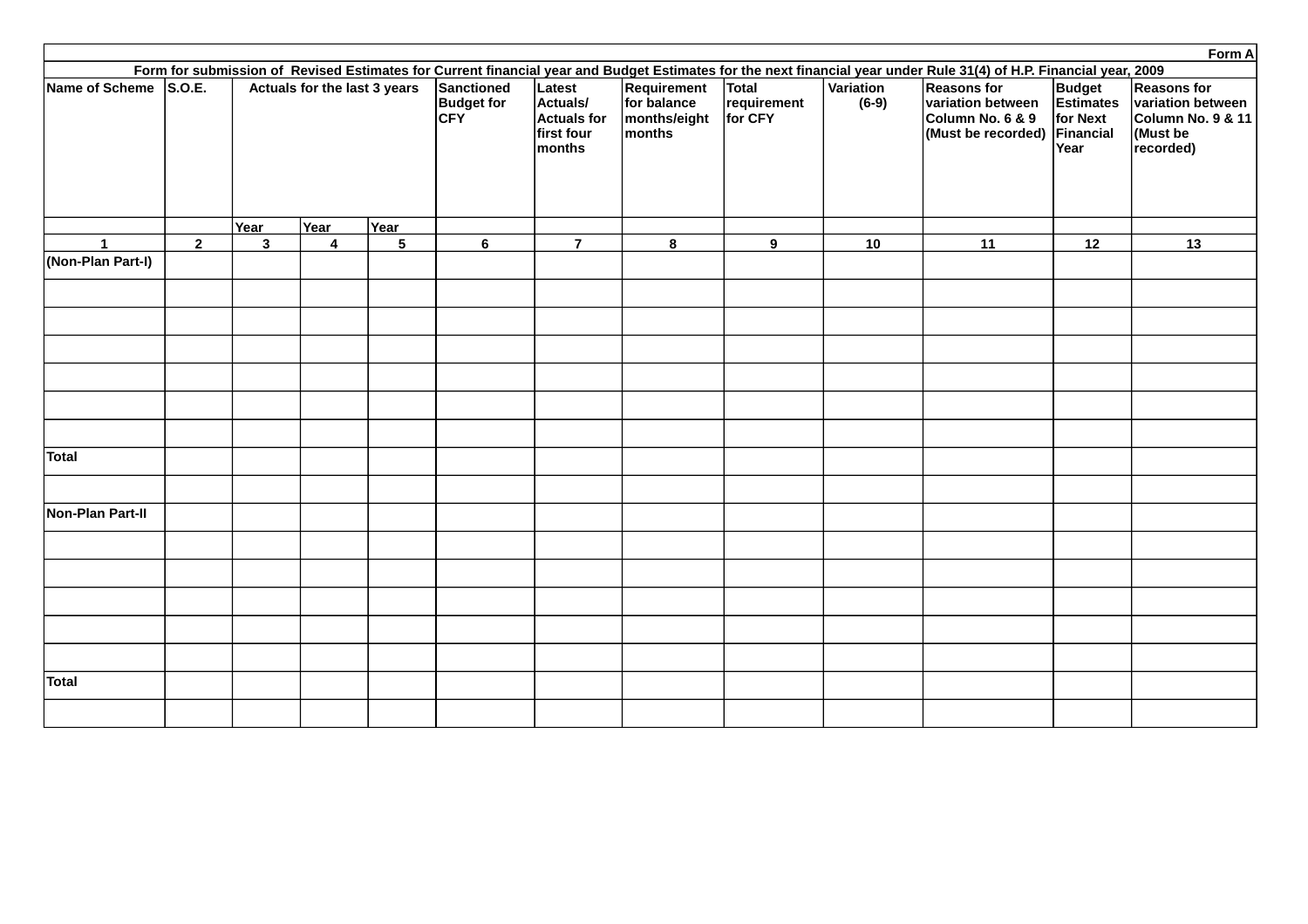|                                                                                                                                                                        |                                                |                              |                           |                                 |                                           |                                                                                                                      |                 |  | Form-B              |  |  |  |
|------------------------------------------------------------------------------------------------------------------------------------------------------------------------|------------------------------------------------|------------------------------|---------------------------|---------------------------------|-------------------------------------------|----------------------------------------------------------------------------------------------------------------------|-----------------|--|---------------------|--|--|--|
| Form for submission of Revised Estimates for Current financial year and Budget Estimates for the next financial year under<br>Rule 31(4) of H.P. Financial Rules, 2009 |                                                |                              |                           |                                 |                                           |                                                                                                                      |                 |  |                     |  |  |  |
| Major Head/Sub-Major Head/Minor Head/Sub-Minor Head wise abstract nominal Roll for Current Financial Year                                                              |                                                |                              |                           |                                 |                                           |                                                                                                                      |                 |  |                     |  |  |  |
|                                                                                                                                                                        | <b>Abstract of Nominal Roll Demand No.</b>     |                              |                           |                                 | Name of Scheme/Sub head                   |                                                                                                                      | for the year    |  | (Non-Plan Part-I)   |  |  |  |
| Name of<br><b>Posts/</b><br>Categroy                                                                                                                                   | No. of<br><b>Sanctioned</b><br>Posts           | No. of<br>filled up<br>posts | No. of<br>vacant<br>posts | Dying Cadre Number of<br>Yes/No | posts created<br>during the<br>year       | Number of posts Number of likely Pay Band<br>abolished during retirments<br>the year                                 | during the year |  | <b>Total Salary</b> |  |  |  |
|                                                                                                                                                                        |                                                |                              |                           |                                 |                                           |                                                                                                                      |                 |  |                     |  |  |  |
|                                                                                                                                                                        |                                                |                              |                           |                                 |                                           |                                                                                                                      |                 |  |                     |  |  |  |
|                                                                                                                                                                        |                                                |                              |                           |                                 |                                           |                                                                                                                      |                 |  |                     |  |  |  |
|                                                                                                                                                                        |                                                |                              |                           |                                 |                                           |                                                                                                                      |                 |  |                     |  |  |  |
|                                                                                                                                                                        | <b>Total</b>                                   |                              |                           |                                 |                                           |                                                                                                                      |                 |  |                     |  |  |  |
|                                                                                                                                                                        |                                                |                              |                           |                                 |                                           |                                                                                                                      |                 |  |                     |  |  |  |
|                                                                                                                                                                        |                                                |                              |                           |                                 |                                           |                                                                                                                      |                 |  | Form-B              |  |  |  |
|                                                                                                                                                                        |                                                |                              |                           |                                 |                                           |                                                                                                                      |                 |  |                     |  |  |  |
|                                                                                                                                                                        | under Rule 31(4) of H.P. Financial Rules, 2009 |                              |                           |                                 |                                           | Form for submission of Revised Estimates for Current financial year and Budget Estimates for the next financial year |                 |  |                     |  |  |  |
|                                                                                                                                                                        |                                                |                              |                           |                                 |                                           | Major Head/Sub-Major Head/Minor Head/Sub-Minor Head wise abstract nominal Roll for Current Financial Year            |                 |  |                     |  |  |  |
|                                                                                                                                                                        | <b>Abstract of Nominal Roll Demand No.</b>     |                              |                           |                                 | Name of Scheme/Sub head                   |                                                                                                                      | for the year    |  | (Non-Plan Part-II)  |  |  |  |
| Name of<br><b>Posts/</b><br>Categroy                                                                                                                                   | No. of<br><b>Sanctioned</b><br><b>Posts</b>    | No. of<br>filled up<br>posts | No. of<br>vacant<br>posts | Dying Cadre Number of<br>Yes/No | posts created<br>during the year the year | Number of posts Number of likely Pay Band<br>abolished during retirments                                             | during the year |  | <b>Total Salary</b> |  |  |  |
|                                                                                                                                                                        |                                                |                              |                           |                                 |                                           |                                                                                                                      |                 |  |                     |  |  |  |
|                                                                                                                                                                        |                                                |                              |                           |                                 |                                           |                                                                                                                      |                 |  |                     |  |  |  |
|                                                                                                                                                                        |                                                |                              |                           |                                 |                                           |                                                                                                                      |                 |  |                     |  |  |  |
|                                                                                                                                                                        |                                                |                              |                           |                                 |                                           |                                                                                                                      |                 |  |                     |  |  |  |
|                                                                                                                                                                        |                                                |                              |                           |                                 |                                           |                                                                                                                      |                 |  |                     |  |  |  |
|                                                                                                                                                                        |                                                |                              |                           |                                 |                                           |                                                                                                                      |                 |  |                     |  |  |  |
|                                                                                                                                                                        | <b>Total</b>                                   |                              |                           |                                 |                                           |                                                                                                                      |                 |  |                     |  |  |  |